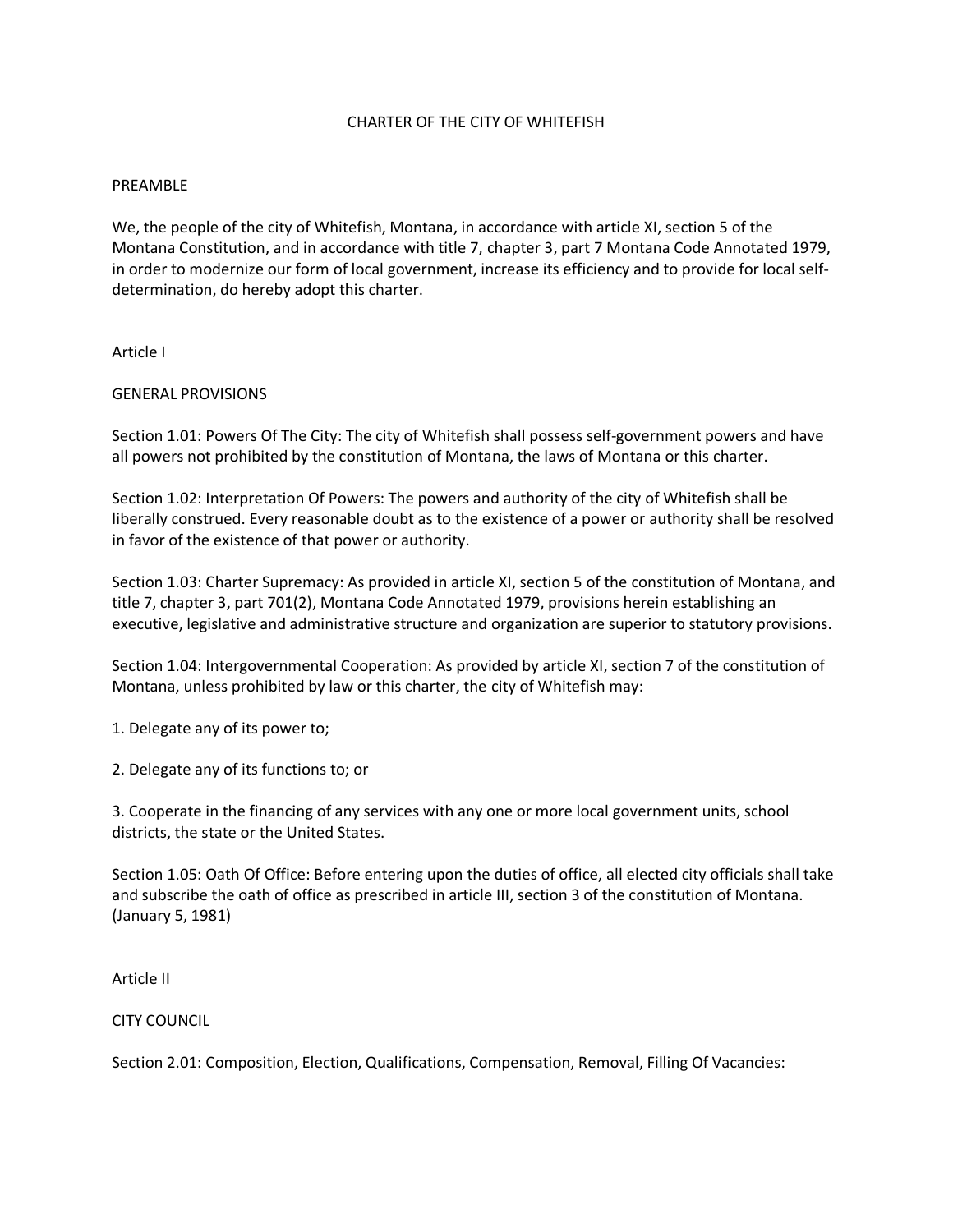1.There shall be a city council of six (6) members, three (3) of whom shall be elected every two (2) years. (January 5, 1981)

2. All council members shall be elected at large and be a qualified voter of the city of Whitefish and that the three (3) candidates for council receiving the most votes at each biannual election shall be elected to the office of city council. (Amended November 1985)

3.Members of the council shall be elected for terms of four (4) years on a nonpartisan basis.

4.Members of the council shall receive no salary. As provided by ordinance, they shall receive per diem and mileage allowances for expenses incurred in the performance of their duties of office.

5.a. The office of a council member shall become vacant upon his death, resignation, removal from office in any manner authorized by law or forfeiture of his office;

b. A council member shall forfeit his office if he:

i. Loses his eligibility for election to his council seat;

ii. Violates any express prohibition of this charter;

iii. Is convicted of a felony;

iv. Without council approval, fails to attend three (3) consecutive regularly scheduled council meetings.

Section 2.02: Powers And Duties Of The Council:

1. The city council shall be the legislative and policy determining body of the city of Whitefish. Except as prohibited by the constitution of the state of Montana, the laws of the state of Montana or this charter, the council shall provide for the exercise of all powers of the city and for performance of all duties and obligations of the city.

2. The council shall appoint or remove the city administrator with the concurrence of four (4) of its members.

3.The council shall adopt an annual budget by ordinance.

4. The council shall provide for an independent annual audit of all city accounts and may provide for such more frequent audits as it deems necessary. If the state makes such an audit, the council may accept it as satisfying the requirements of this section.

5. The council shall adopt by ordinance and maintain an administrative code and a personnel system as provided in article IV of this charter.

6. The council may make investigations into the affairs of the city and the conduct of any city department, office or agency and for this purpose may subpoena witnesses, administer oaths, take testimony and require the production of evidence.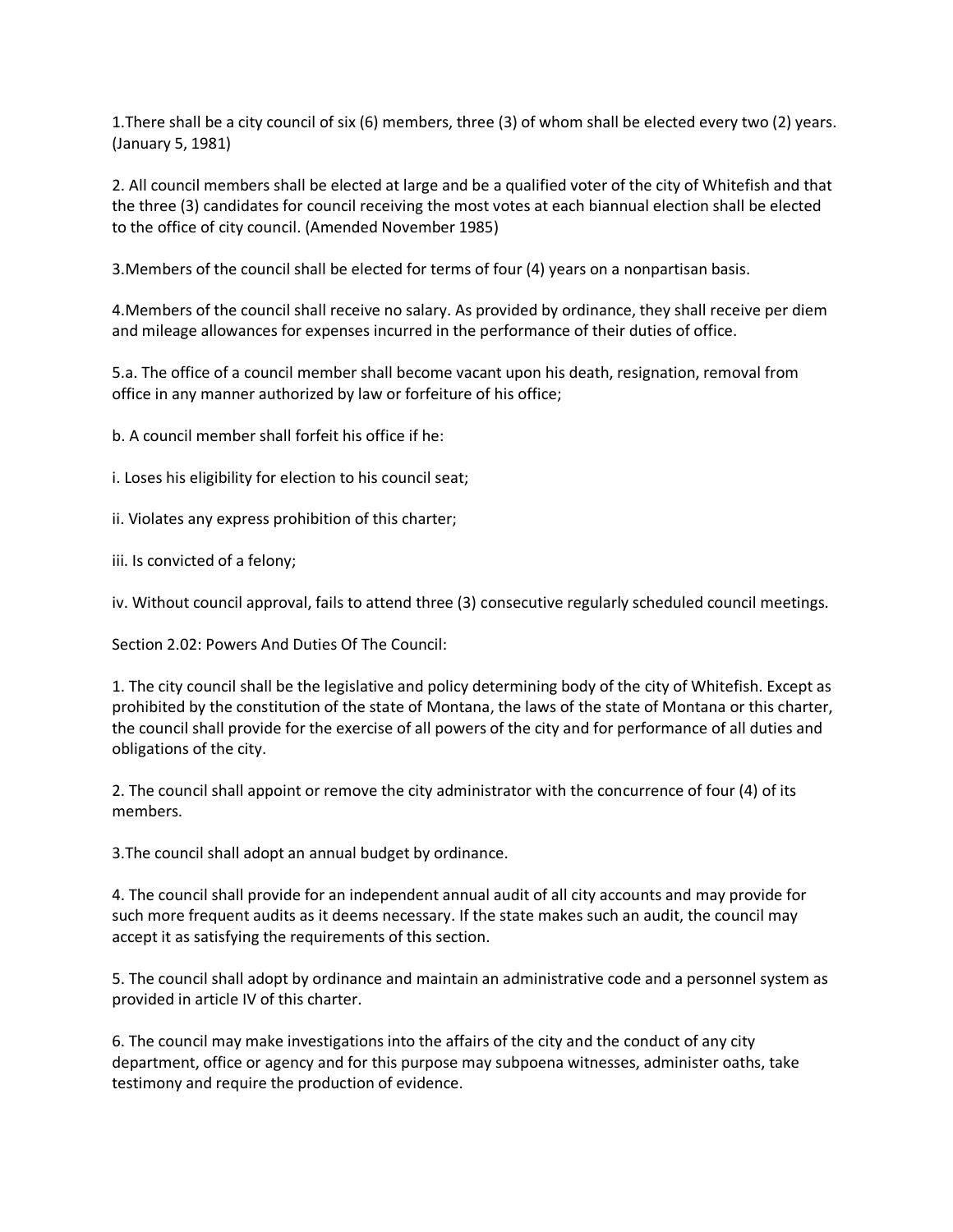7. In the event of vacancy, the council shall, within thirty (30) days, by majority vote of the remaining members, appoint a person, eligible to hold such council seat, to fill the vacancy until the next regular city election at which time the remainder of the terms shall be filled as provided by law.

8. The council shall be the judge of the election and qualifications of its members and of the grounds of forfeiture of their office and for that purpose shall have power to subpoena witnesses, administer oaths and require the production of evidence. A member charged with conduct constituting grounds for forfeiture of his office shall be entitled to a public hearing on demand, and notice of such hearing shall be published in a manner consistent with state law. (Effective 1-5-1981)

9. A mayor shall be elected every four (4) years, at large on a nonpartisan basis. The mayor shall preside at meetings of the council, shall be recognized as the head of the city government for all ceremonial purposes (or may delegate this duty) and by the governor for the purposes of military law. The mayor shall have no administrative duties. The mayor shall vote in the case of tie votes on the council. (Effective 1-5-1981; amd. Approved by voters 11-7-2006, eff. 1-2-2007)

10. The council shall elect from among its members a deputy mayor who shall act as mayor during the absence or disability of the mayor and, if a vacancy occurs in the office of the mayor, shall become mayor for the remainder of the unexpired term. (Effective 1-5-1981)

11. The council shall appoint a citizen's standing committee or board of three (3) to five (5) members who shall serve at the will of the council for the purpose whereby citizens or other interested parties may first submit or present their proposals for action of the city council for study, review and recommendations by the committee or board to the council as a whole. This provision shall not prohibit the appointment of ad hoc committees by the mayor or council.

12. The council shall create and establish a board of park commissioners pursuant to and subject to all the provisions of MCA sections 7-16-4201 through 7-16-4226. (Amended by voters 11-1985, eff. 1-1- 1986)

Section 2.03: Restrictions On The Council:

1. Except where authorized by law, no council person shall hold any other city office or city employment for compensation.

2. Neither the council nor any of its members shall in any manner dictate the appointment or removal of any city administrative offices or employees whom the administrator or any of his subordinates are empowered to appoint, but the council may express its views and fully and freely discuss with the administrator anything pertaining to appointment and removal of such officers and employees.

3. Except for the purpose of inquiries and investigations under article II, section 2.02 of this charter, the council or its members shall deal with city officers and employees who are subject to the direction and supervision of the administrator solely through the administrator, and neither the council nor its members shall give orders to any such officer or employee, either publicly or privately.

Section 2.04: Council Procedure, Public Participation:

1. Council procedure shall be as prescribed by state law.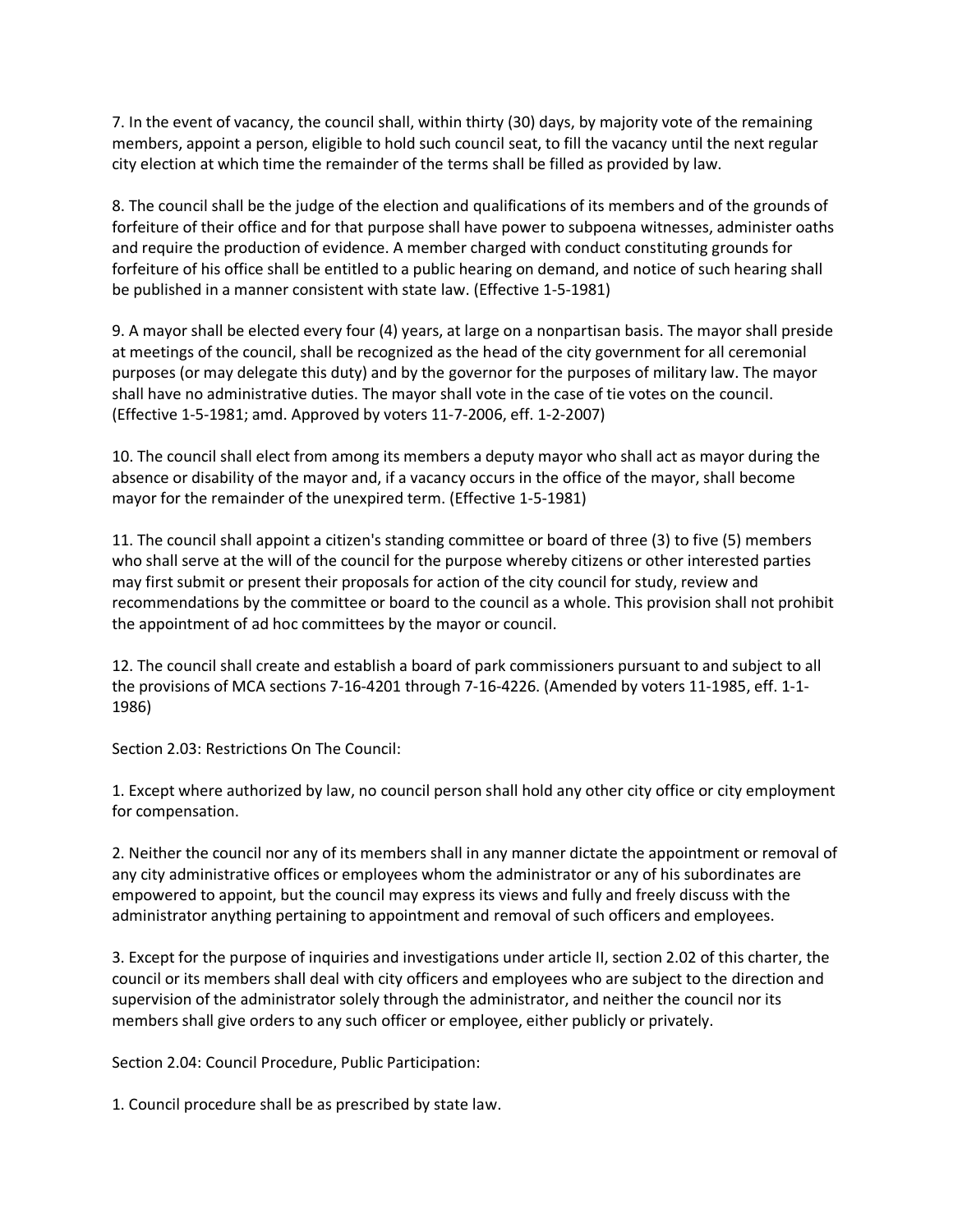2. The council shall meet at least once per month in regular session.

3. The council shall determine its own rules and order of business and shall provide for the keeping of minutes of its proceedings.

4. All meetings shall be open to the public except in such circumstances as are prescribed by state law.

5. All documents and records of the council shall be public records and shall be made available for examining or copying. (January 5, 1981)

Article III

CITY ADMINISTRATOR

Section 3.01: Appointment And Removal, Qualifications, Compensation:

1. The city administrator shall be appointed by the council for an indefinite term on the basis of merit only. The council shall fix his compensation.

2.The city administrator need not be a resident of the city at the time of his appointment but may reside outside the city while employed only with the approval of the council.

3. The council may remove the city administrator from office at any regularly scheduled or special meeting.

Section 3.02: Acting City Administrator: By letter filed with the mayor, the administrator shall designate, subject to approval of the council, a qualified city administrative officer to exercise the powers and perform the duties of administrator during his temporary absence or disability. During such absence or disability, the council may revoke such designation at any time and appoint another officer of the city to serve until the administrator shall return or his disability shall cease.

Section 3.03: Duties Of The City Administrator:

1.The city administrator shall be the chief administrative officer of the city. He shall be responsible to the council for the administration of all city affairs.

2.The city administrator shall:

a. Direct, supervise and administer all departments, agencies and offices of the local government unit except as otherwise provided by this charter, law or ordinance;

b. Carry out policies established by the council;

c. Prepare the council agenda;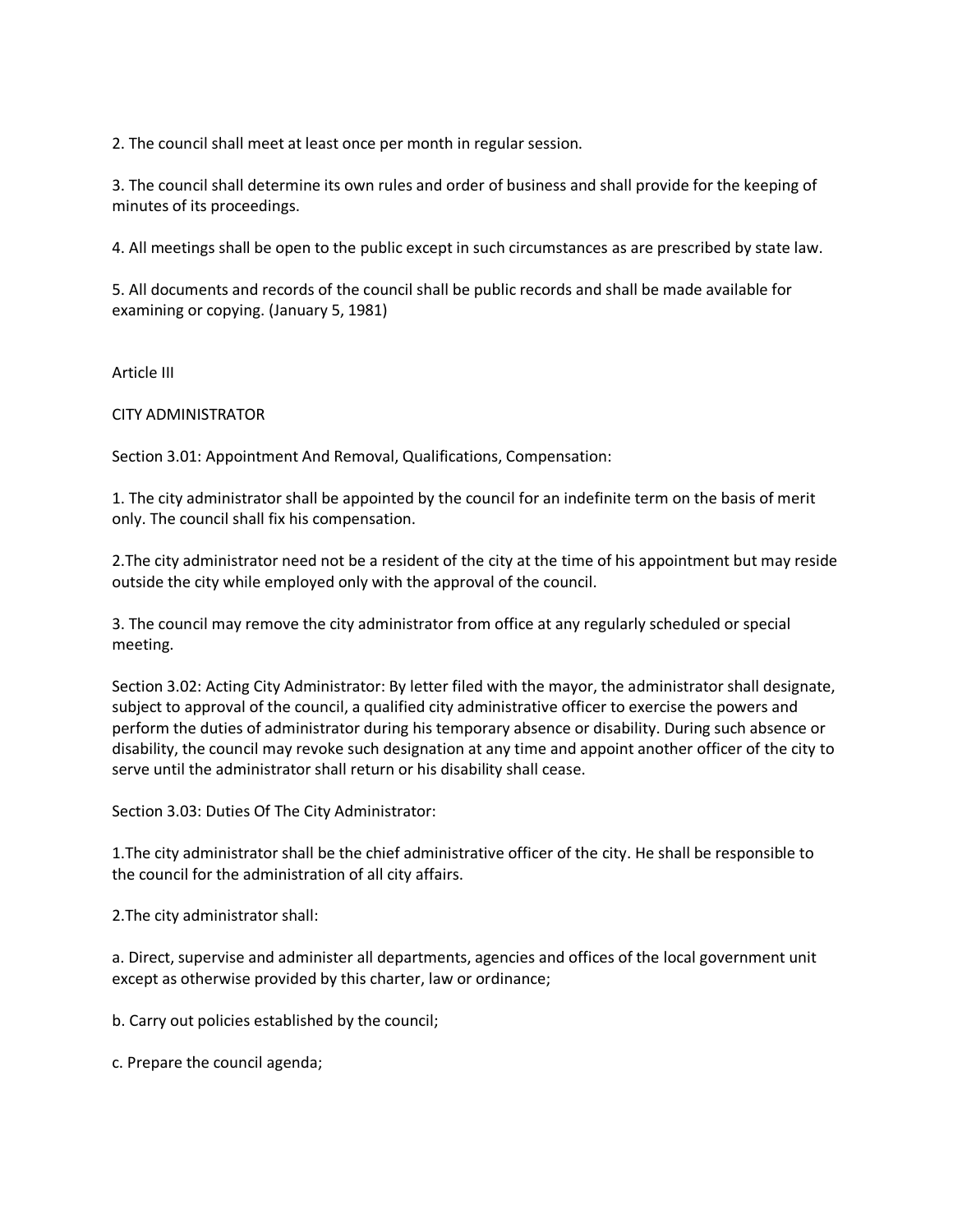d. Report to the council and recommend measures on the affairs and financial condition of the local government as the council may require;

e. Execute bonds, notes, contracts and written obligations of the council, subject to the approval of the council;

f. Attend council meetings and may take part in the discussion, but may not vote;

g. Prepare and present the budget to the council for its approval and execute the budget adopted by the council; (January 5, 1981)

h. Except for city attorney and municipal court judge, appoint, suspend and remove all employees of the city unless otherwise provided by law or ordinance; provided, however, that in the case of the appointment of chief of police for the city, the police commission of the city shall review all applicants for the position and make its recommendations to the city administrator; (Amended November 1985; effective January 1, 1986; amd. Approved by voters 11-3-2009)

i. Attend meetings of planning boards on which the city is represented;

j. Submit recommended changes in the administrative code or the personnel system to the council.

3.The city administrator shall not delegate any of the duties and responsibilities in this section without consent of the council. (January 5, 1981)

Article IV

# ADMINISTRATIVE DEPARTMENTS

Section 4.01: General:

1. The council may establish city departments, offices or agencies in addition to those created by this charter, and may prescribe the functions of all departments, offices and agencies.

2. All departments, officers and agencies under the direction and supervision of the administrator shall be administered by an officer appointed by and subject to the direction and supervision of the administrator. With the consent of the council, the administrator may serve as the head of one or more such departments, offices or agencies or may appoint one person as the head of two (2) or more of them.

Section 4.02: Legal Officer: There shall be a legal officer of the city, appointed by the city council, who shall serve as chief legal advisor to the council, the administrator and all city departments, offices and agencies, shall represent the city in all legal proceedings and shall perform any other duties prescribed by ordinance.

Section 4.03: Administrative Code: The administrative code shall provide the complete plan of organization and structure of the city government and shall include: